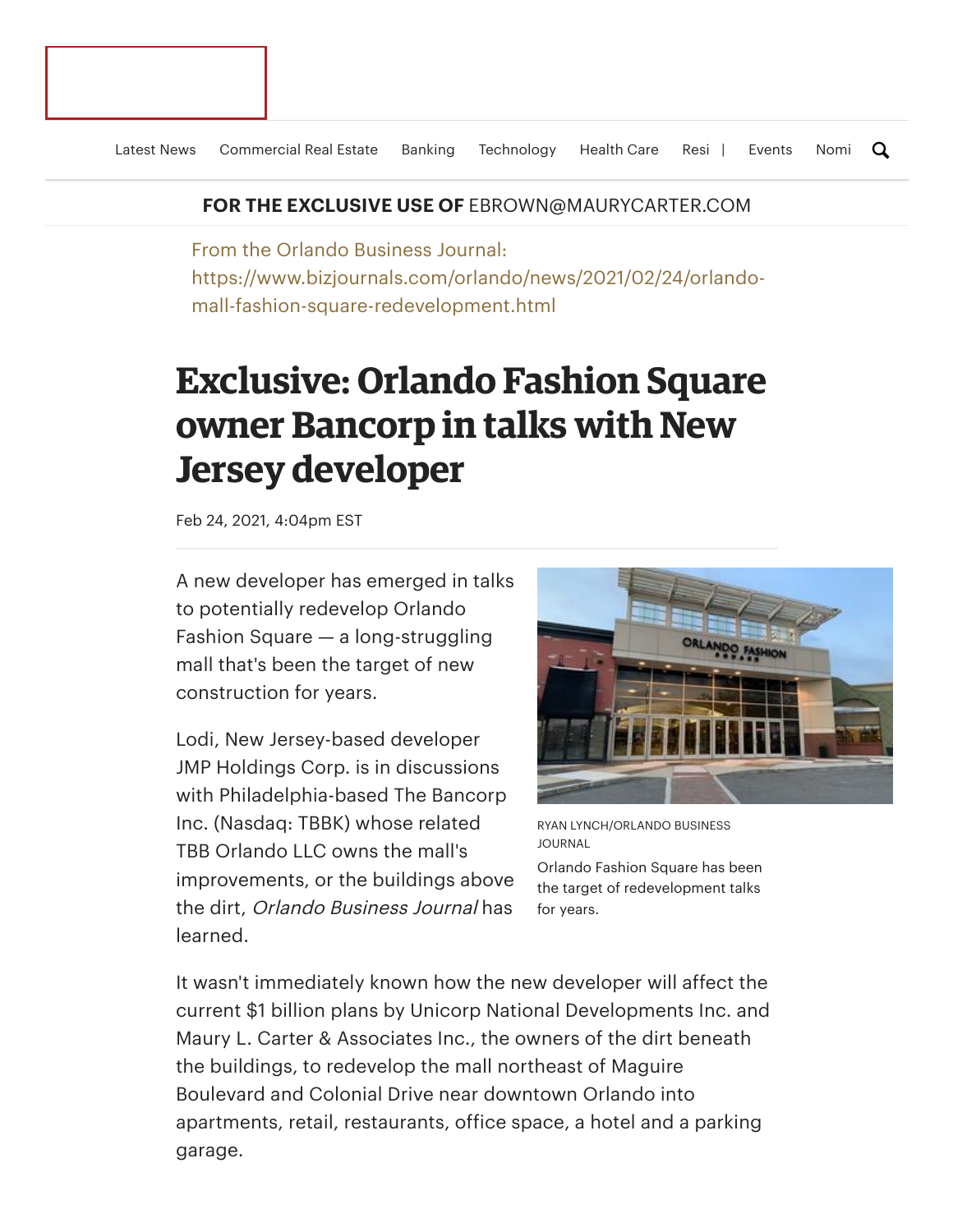Orlando Fashion Square, which opened in 1973, was in its prime in the 1980s and '90s, but since has seen a decline.

Representatives with Bancorp and JMP Holdings weren't available for comment. JMP Holdings is no stranger to Florida and has multiple active entities here that usually start with "M&M," according to state records. The entities also share officers with Piscataway, New Jersey-based Edgewood Properties South Inc., which also wasn't available for comment.

Outside of Florida, JMP Holdings has worked on numerous projects including commercial/industrial, retail, health care, residential and more, according to the [company's](https://www.jmpholdings.com/institutional.php) website. Edgewood Properties also has completed residential and [commercial](https://www.edgewoodproperties.com/) deals, according to its website.

## **Orlando Fashion Square backstory**

Meanwhile, [Orlando-based](https://www.bizjournals.com/orlando/news/2018/10/10/exclusive-unicorps-chuck-whittall-to-redevelop.html) Unicorp National Developments has been in talks since October 2018 to redevelop the mall into apartments, retail, office, a hotel and more. As part of the development plans, the future Orlando Fashion Square, which will retain the name, would be built around plush landscaping, gardens and water features.

In September 2019, Unicorp and Maury L. Carter & Associates bought the [roughly](https://www.bizjournals.com/orlando/news/2019/09/27/unicorp-partners-secure-orlando-fashion-square.html) 46 acres of land with the intention of buying the buildings above the dirt to jointly redevelop the property. Buying the buildings so far hasn't happened, but representatives with Unicorp and Maury L. Carter & Associates said they've been in talks with the bank to do so.

"We believe [Bancorp] is going to have zero success getting anything done other than a deal with us," Unicorp [President](https://www.bizjournals.com/orlando/search/results?q=Chuck%20Whittall) Chuck Whittall said.

## Apartment, retail stats

The downtown Orlando retail submarket, which includes Orlando Fashion Square, has a 6.9% average vacancy rate, which is slightly higher than the Orlando-area average of 6.1%, according to Colliers International Central Florida. In addition, the submarket's average monthly retail rental rates are \$21.40 per square foot, compared